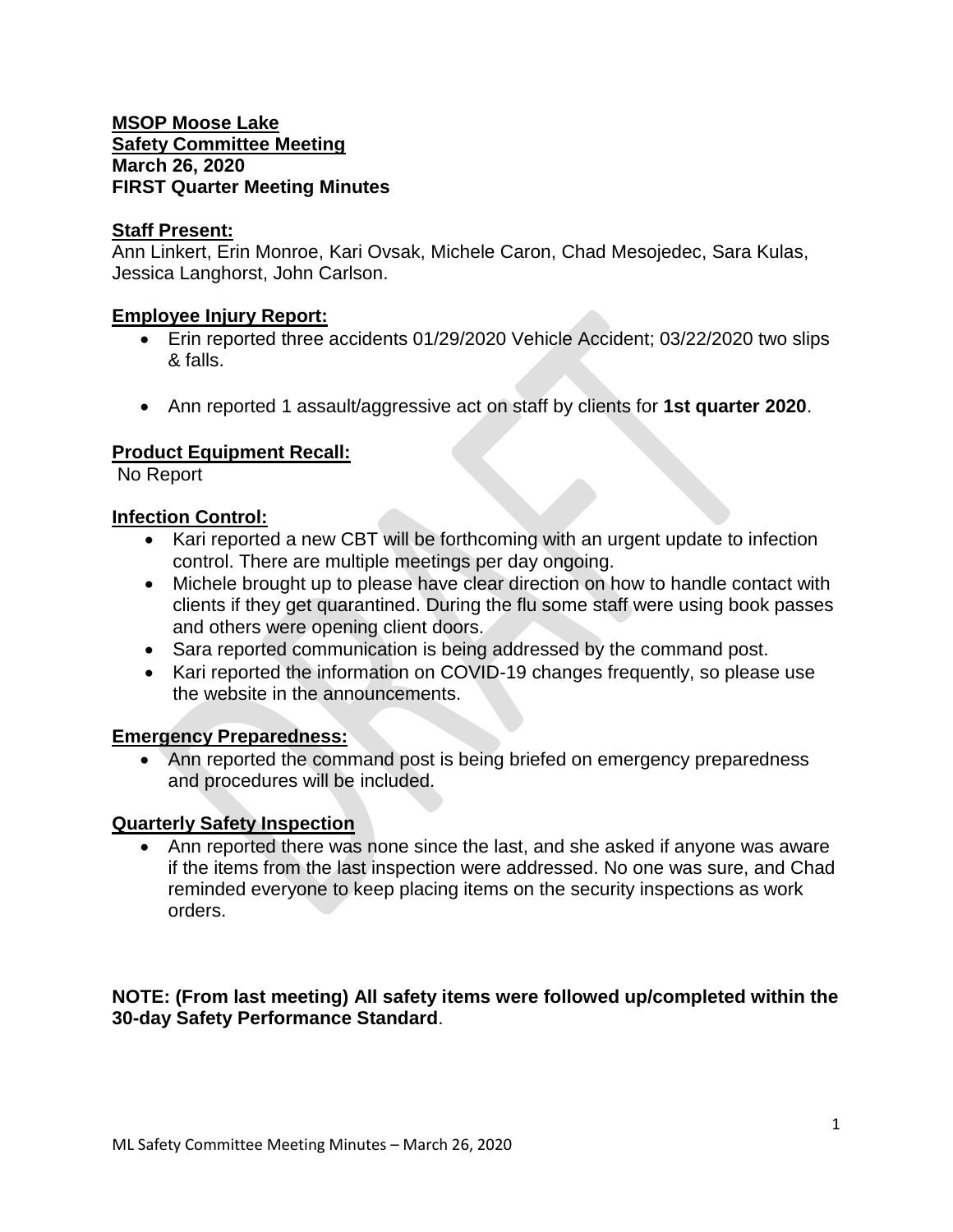# **OLD Business:**

**Subject:** Eyewash upgrades in Health Services/Dental Clinic

**Responsible person(s):** Erin Monroe/ Maintenance

**Action taken:** Replacing the eyewash(s) in Health Services and the Dental Clinic. Parts are in. Scheduling time for plumber to install.

**Responsible person (s)** Erin/Kari will verify and confirm location for eyewashes

**Timeframe:** Not Completed, ongoing until complete

**03/26/20:** Keri Ovsak is not aware if this has been completed, and she will try to verify.

**Subject:** Confined Space Entry Training

**Responsible person(s):** Erin Monroe, Joe Mohelsky

**Action taken: (From last meeting)** Maintenance will no longer contract out any work involving confined space entry and will be performing this with staff.

John reported Rob Nordstrom was on site and was going to identify spaces.

## **Timeframe: Ongoing**

**Subject:** Concern raised about the need for handicapped doors on the inside doors or the Main Building, North entrance.

**Responsible person(s):** N/A

**Action taken:** Ann reported per Legal the facility is not required to change the doors.

**Timeframe: Completed**

**Subject: Lockout Tagout Training** 

## **Responsible person(s): N/A**

**Action taken:** John reported maintenance and Vocational staff completed lockout tag out training with Rob Nordstrom.

**Timeframe:** Completed